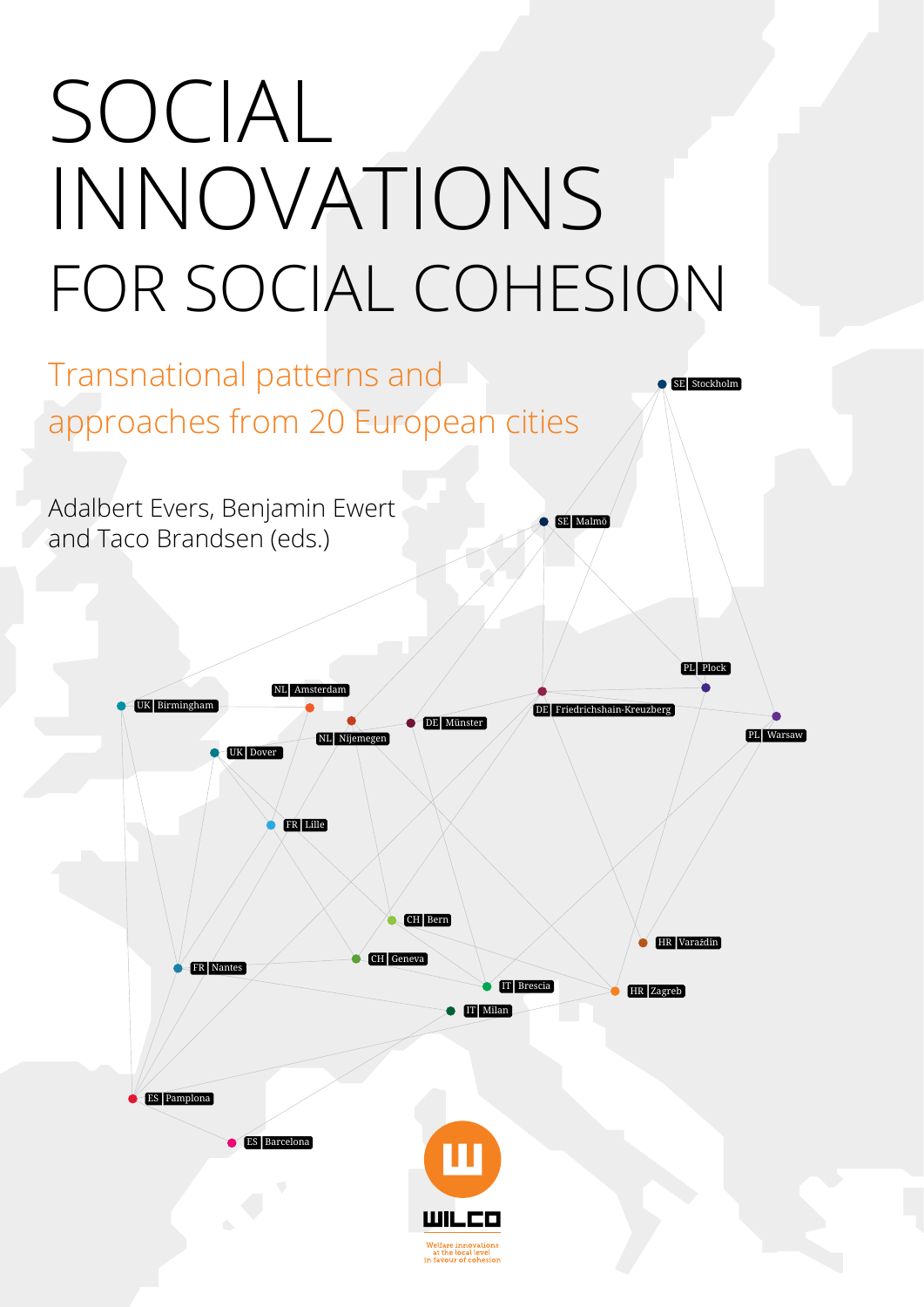Related to all policy fields

# Princesses Gardens **17/77**

### 17.1. Short description

The so-called Princesses Gardens in Kreuzberg offer a complex project that attempts to change people's mind sets on a broader scale than most of the pragmatic solutions in the realm of welfare. As a part of the international urban gardening movement, the highly attractive project pursues an alternative approach how to use urban space ecologically and sustainably. Without having concrete short-term goals (such as lowering unemployment among youngsters or caring for certain people in need), Princesses Gardens' activists make a difference on the symbolic level. By creating a huge urban garden area on former wasteland in the centre of the district, the project demon strates that cooperation and common learning among a heterogeneous urban citizenry is possible. Since July 2009, the Princesses Gardens community accomplished, for example the farming of agriculture crops, the build ing of greenhouses and the creating of flowerbeds. According to this approach, raising public concern, attention and deliberation is of key importance. Therefore, Princesses Gardens, despite its superficial emphasis on manual labour in the urban locality, also succeed in building bridges to major global discourses such as climate change and sustainability. Hence, participants become strengthened in practical terms by making their neighbourhood a greener place to live in and as citizens who claim a say in the usage of their urban environment. From a social pol icy perspective, the project contributes to (local) measures of vocational training: the activists attempt to develop new job profiles in cooperation with employers in the fields of gardening and farming.

#### 17.2. Conceptions and ways of addressing users

According to Robert Shaw, manager of the Princesses Gardens, the project aims to provide informal education of people through empowerment. Looking at Princesses Gardens' relationship to users in practice, though, val ue-loaded terms as "empowerment" or "education" are slightly misleading. Instead of building a movement of urban gardeners, the project pursues a rather soft approach. Residents' interest in questions of ecology and sustainability should be attracted while engaging in more pleasant activities such as visiting the garden café or chatting with gardeners. Princesses Gardens are a green recreational oasis where "visitors" should come in contact with each other easily. Characterised by a hustle and bustle of activities, however, they are a classic hands-on project in need of volunteers. Therefore, the "hard core" of the project team, consisting of nine employed workers, continuously involves visitors in small-sized manual activities such as watering plants or sowing seeds. With the help of those "feeding" strategies and the wish of many visitors' to contribute to the garden in one way or another, an extended group of around 70 urban gardeners emerged. "These are the people who take responsibility for the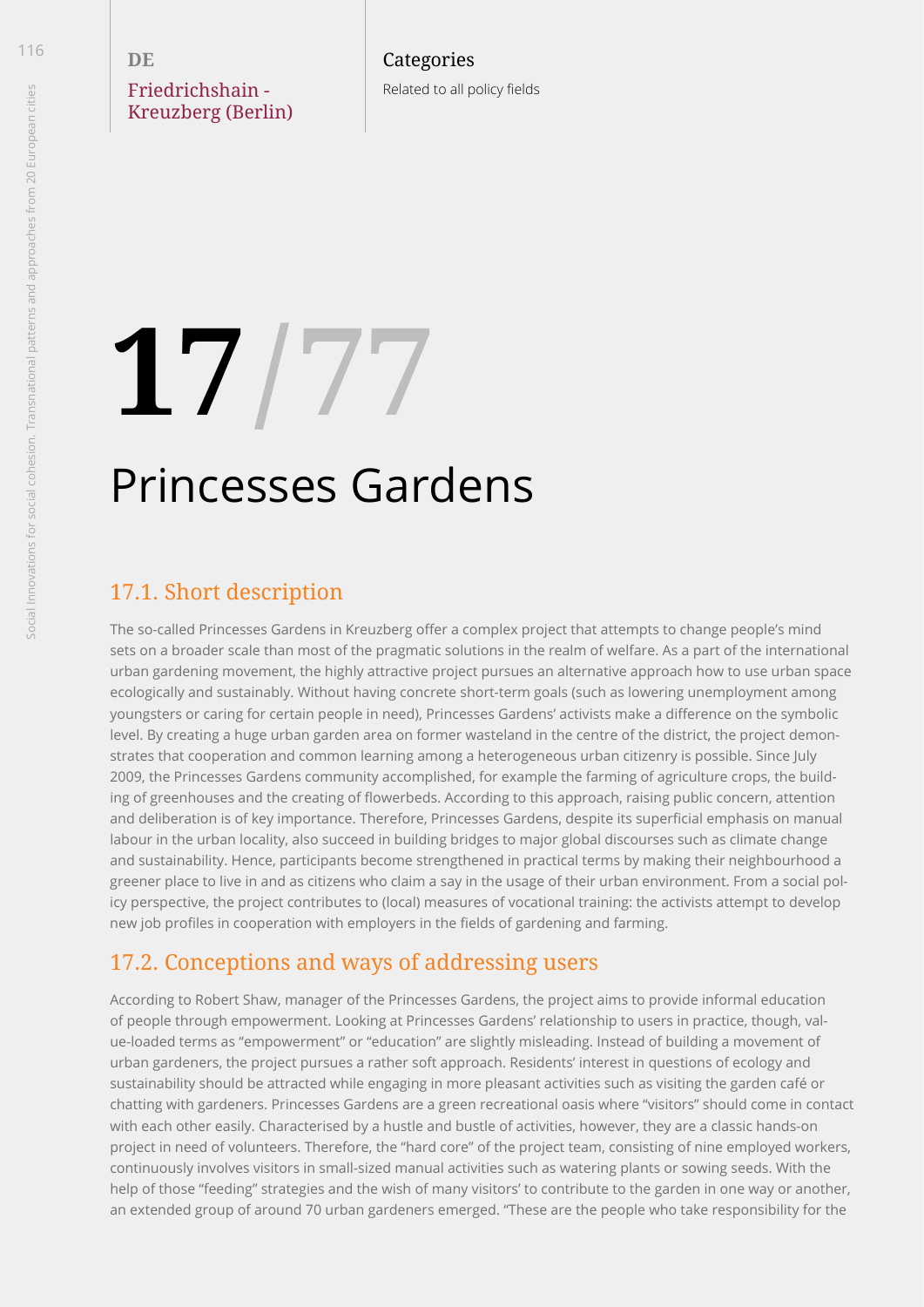117



garden", says Mr Shaw, describing his own task as "bringing different people together". For Mr Shaw and his team it is the art of matching volunteers that guarantees success. Therefore, they combine volunteer's different strengths and assets in order to facilitate a situation of mutual learning. In practice, work groups that consist of unequal team mates such as an older Russian woman with a lot of gardening experience, an ecologically interested unemployed hippie and a designer are not an exception but the rule. "Ideally, the old Russian woman learns German, the hippie a more structured way of working and the designer some basics about gardening, while they all create, more or less as a side effect, a vertical plant-bed", states Mr Shaw. Such an approach of "common learning without a teacher" requires intrinsic motivation and pleasure from volunteers, something that Princesses Gardens evoke by providing a relaxing and stimulating environment. Additionally, the project offers a range of practical learning events for kindergartens, schools and universities to teach practical knowledge of seeding and growing plants. Thereby, international discourses on ecological food and healthy lifestyles become easily combined with various do-it-yourself activities such as harvesting different kinds of potatoes and using them for cooking meals.

#### 17.3. Internal organisation and modes of working

The idea of the Princesses Gardens goes back to Robert Shaw and Marco Clausen, today's managers of the project. As self-declared "non-experts" in the field of gardening, the founding fathers of the project cultivated an approach of cooperation, unconventional action and continuous learning. Shaw and Clausen did a lot of lobbying in the district for their idea, which they had presented in a detailed business plan. They finally got the opportunity to lease an unused 6,000 m2 area in the middle of Kreuzberg. Until today, three key convictions have been driving Princesses Gardens: first, the garden should be a "vehicle for social processes" (ibid.); second, activists should develop an experiment-friendly do-it-yourself-mentality; third, the garden should be a non-profit project. According to these guiding principles, modes of internal organisation and working have been developed. Backed by Nomadisch Grün, a non-profit limited liability company, Princesses Gardens have emerged through a number of consecutive projects involving up to 2,500 volunteers per year since June 2009.

In retrospect, it is the project's finely tuned balance between hands-on activities, educational and cultural events in cooperation with local partners that turned